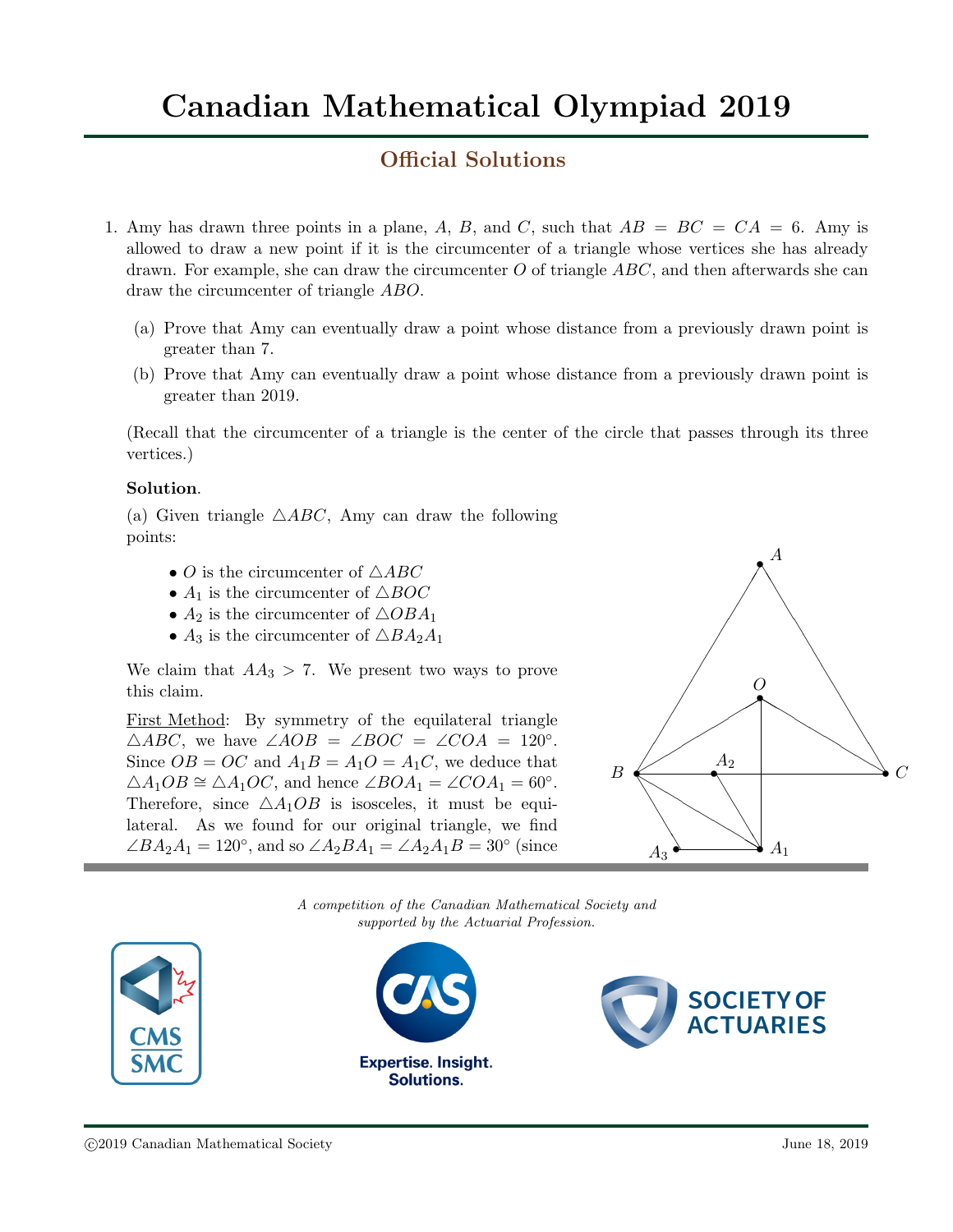$A_2B = A_2A_1$ . Also we see that  $\angle OBA_2 = 30^\circ = \angle OBC$ , which shows that  $A_2$  lies on the segment BC.

Applying the Law of Sines to  $\triangle BOC$ , we obtain

$$
OC = \frac{BC \sin(\angle OBC)}{\sin(\angle BOC)} = \frac{6(1/2)}{\sqrt{3}/2} = 2\sqrt{3}.
$$

By symmetry, we see that (i)  $OA_1$  is the bisector of ∠BOC and the perpendicular bisector of BC, by symmetry, we see that (*i*)  $OA_1$  is the bisector of  $\angle BOC$  and the perpendicular bisector of  $B_0$  and (*ii*) the three points A, O, and  $A_1$  are collinear. Therefore  $A_1A = A_1O + OA = 2OA = 4\sqrt{3}$ .

The same argument that we used to show  $\triangle A_1OB$  is equilateral with side  $AC/\sqrt{3}$  shows that The same argument that we used to show  $\triangle A_1$ OB is equilateral with side  $AC/\sqrt{3}$  shows that  $\triangle A_3A_2A_1$  is equilateral with side  $OB/\sqrt{3} = 2$ . Thus  $\angle A_3A_1O = \angle OA_1B + \angle A_3A_1A_2 - \angle A_2A_1B =$  $60^\circ + 60^\circ - 30^\circ = 90^\circ$ . Hence we can apply the Pythagorean Theorem:

$$
A_3A = \sqrt{(A_3A_1)^2 + (A_1A)^2} = \sqrt{2^2 + (4\sqrt{3})^2} = \sqrt{52} > \sqrt{49} = 7.
$$

Second Method: (An alternative to writing the justifications of the constructions in the First Method is to use analytic geometry. Once the following coordinates are found using the kind of reasoning in the First Method or by other means, the writeup can justify them succinctly by computing distances.) √

Label  $(0, 0)$  as  $B$ ,  $(6, 0)$  as  $C$ , and  $(3, 0)$ 3) as A. Then we have  $AB = BC = CA = 6$ .

The circumcenter O of  $\triangle ABC$  is (3,  $\sqrt{3}$ ; this can be verified by observing  $OA = OB = OC = 2\sqrt{3}$ . Next, the point  $A_1 = (3, -1)$  $\sqrt{3}$ ) satisfies  $A_1O = A_1B = A_1C = 2\sqrt{3}$ , so  $A_1$  is the circumcenter of  $\triangle BOC.$ 

The point  $A_2 = (2,0)$  satisfies  $A_2O = A_2B = A_2A_1 = 2$ , so this is the circumcenter of  $\triangle OBA_1$ . And the point  $A_3 = (1, -1)$ √ 3) satisfies  $A_3B = A_3A_2 = A_3A_1 = 2$ , so this is the circumcenter of  $\triangle BA_2A_1.$ 

Finally, we compute  $A_3A =$ √  $52 >$ √  $49 = 7$ , and part (a) is proved.

(b) In part (a), using either method we find that  $OA_3 = 4 > 2$ √  $3 = OA$ . By rotating the construction of part (a) by  $\pm 120^{\circ}$  about O, Amy can construct  $B_3$  and  $C_3$  such that  $\triangle A_3B_3C_3$  is equilateral with or part (a) by  $\pm$ 120 about O, Amy can construct  $B_3$  and  $C_3$  such that  $\triangle A_3D_3C_3$  is equilateral with circumcenter O and circumradius 4, which is strictly bigger than the circumradius  $2\sqrt{3}$  of  $\triangle ABC$ . Amy can repeat this process starting from  $\triangle A_3B_3C_3$ . After *n* iterations of the process, Amy will Amy can repeat this process starting from  $\triangle A_3B_3C_3$ . After *n* iterations of the process, Amy will have drawn the vertices of an equilateral triangle whose circumradius is  $2\sqrt{3}(\frac{4}{2\sqrt{3}})^n$ , which is bigger than 2019 when  $n$  is sufficiently large.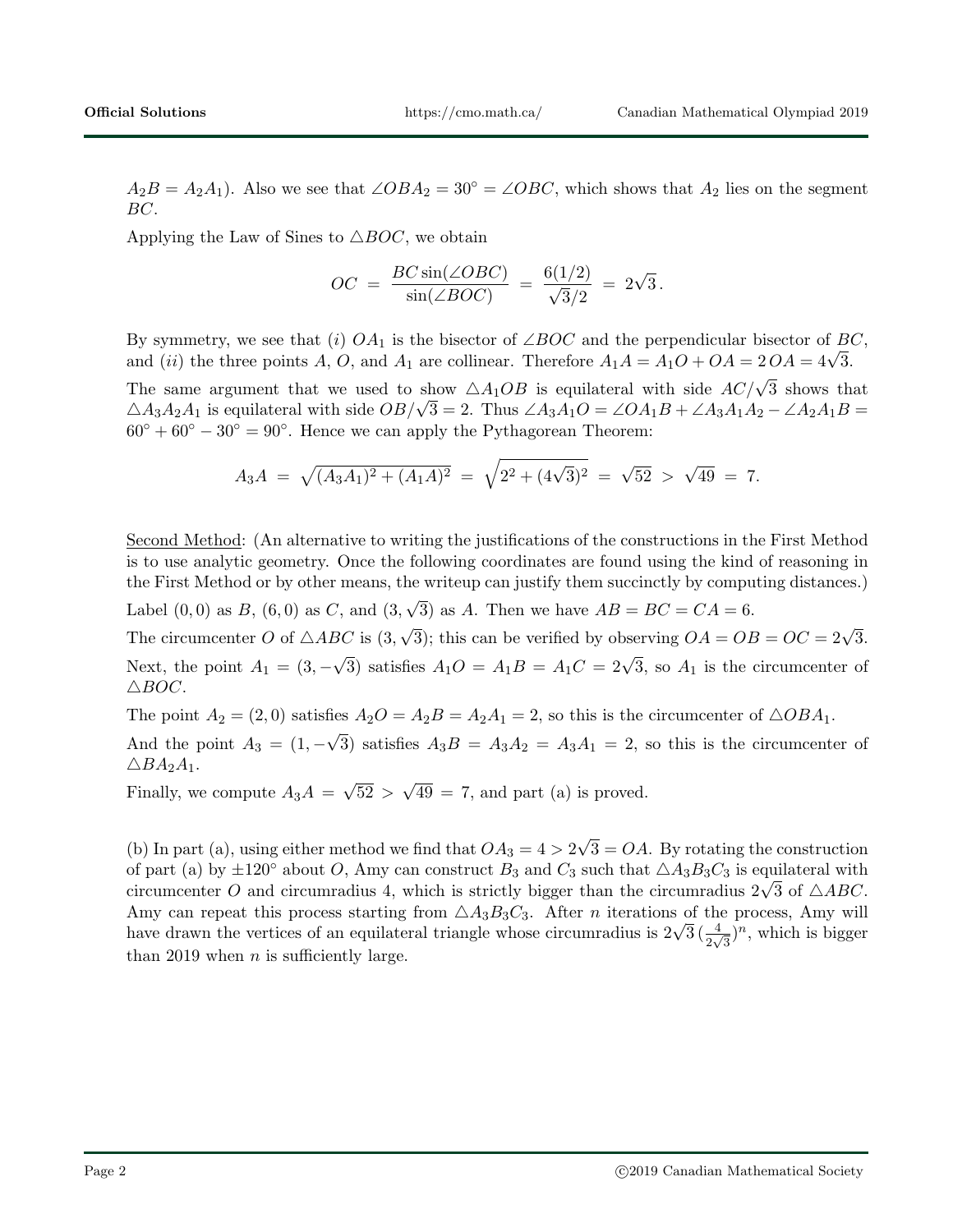2. Let a and b be positive integers such that  $a + b^3$  is divisible by  $a^2 + 3ab + 3b^2 - 1$ . Prove that  $a^2 + 3ab + 3b^2 - 1$  is divisible by the cube of an integer greater than 1.

### Solution.

Let  $Z = a^2 + 3ab + 3b^2 - 1$ . By assumption, there is a positive integer c such that  $cZ = a + b^3$ . Noticing the resemblance between the first three terms of Z and those of the expansion of  $(a + b)^3$ , we are led to

$$
(a+b)^3 = a(a^2+3ab+3b^2)+b^3 = a(Z+1)+b^3 = aZ+a+b^3 = aZ+cZ.
$$

Thus Z divides  $(a + b)^3$ .

Let the prime factorization of  $a+b$  be  $p_1^{e_1}p_2^{e_2}\cdots p_k^{e_k}$  and let  $Z=p_1^{f_1}p_2^{f_2}\cdots p_k^{f_k}$ , where  $f_i \leq 3e_i$  for each i since Z divides  $(a+b)^3$ . If Z is not divisible by a perfect cube greater than one, then  $0 \le f_i \le 2$  and hence  $f_i \le 2e_i$  for each i. This implies that Z divides  $(a+b)^2$ . However,  $(a+b)^2 < a^2+3ab+3b^2-1 = Z$ since  $a, b \ge 1$ , which is a contradiction. Thus Z must be divisible by a perfect cube greater than one.

*Remark.* A brute force search yields many pairs  $(a, b)$  satisfying this divisibility property. Examples include  $(3, 5), (19, 11), (111, 29)$  as well as twelve others satisfying that  $a, b \le 1000$ . The values of  $a^2 + 3ab + 3b^2 - 1$  for these three pairs are  $128 = 2^7$ ,  $1350 = 2 \times 3^3 \times 5^2$  and  $24500 = 2^2 \times 5^3 \times 7^2$ , all of which have different perfect cube divisors.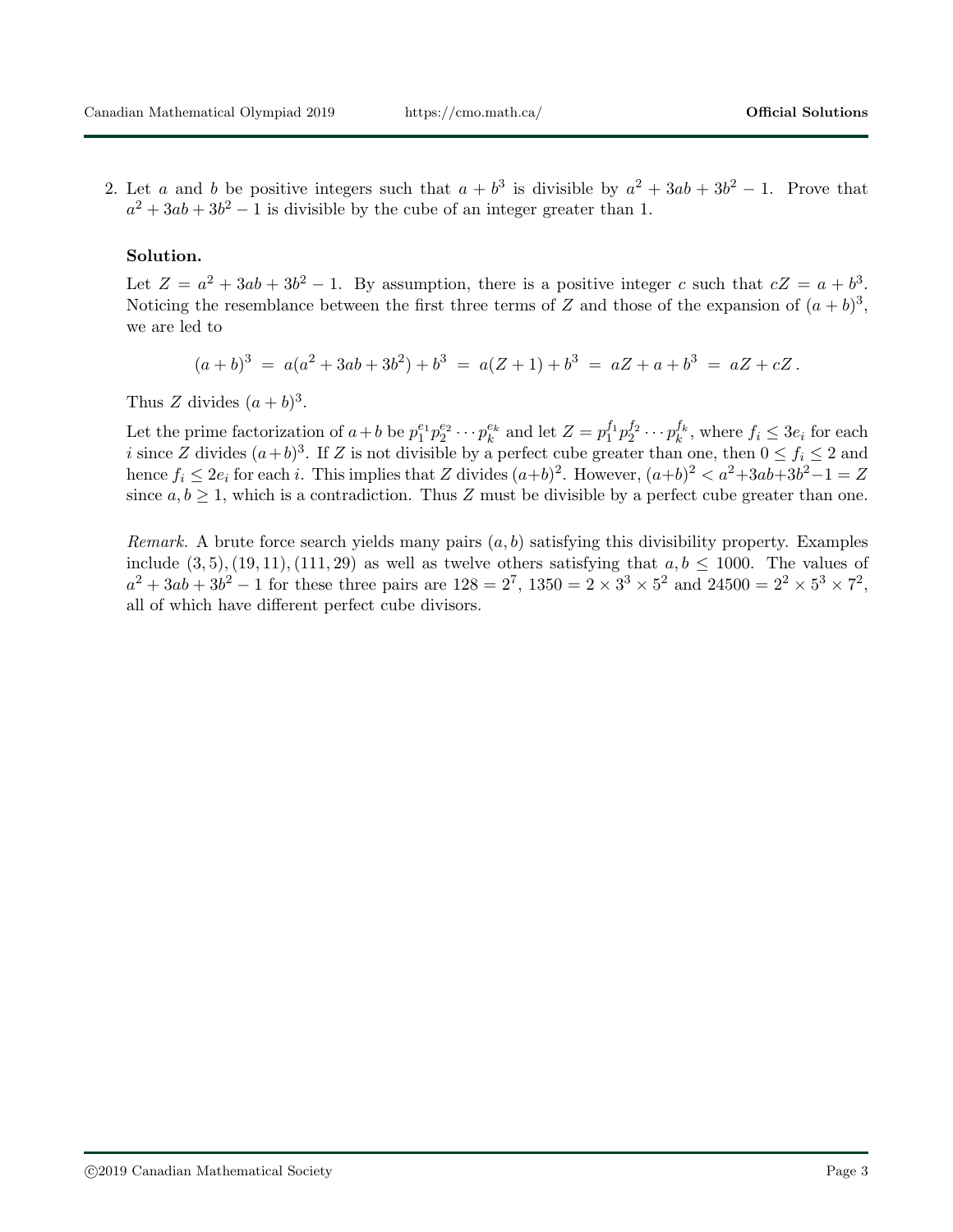3. Let m and n be positive integers. A  $2m \times 2n$  grid of squares is coloured in the usual chessboard fashion. Find the number of ways of placing mn counters on the white squares, at most one counter per square, so that no two counters are on white squares that are diagonally adjacent. An example of a way to place the counters when  $m = 2$  and  $n = 3$  is shown below.

| O |   | O |   |   |
|---|---|---|---|---|
|   |   |   |   | O |
|   |   |   |   |   |
|   | O |   | O | O |

## Solution.

Divide the chessboard into  $mn$  2  $\times$  2 squares.

Each  $2 \times 2$  square can contain at most one counter. Since we want to place mn counters, each  $2 \times 2$ square must contain exactly one counter.

Assume that the lower-right corner of the  $2m \times 2n$  chessboard is white, so in each  $2 \times 2$  square, the upper-left and lower-right squares are white. Call a  $2 \times 2$  square UL if the counter it contains is on the upper-left white square, and call it LR if the counter it contains is on the lower-right white square.

Suppose some  $2 \times 2$  square is UL. Then the  $2 \times 2$  square above it (if it exists) must also be UL, and the  $2 \times 2$  square to the left of it (if it exists) must also be UL.

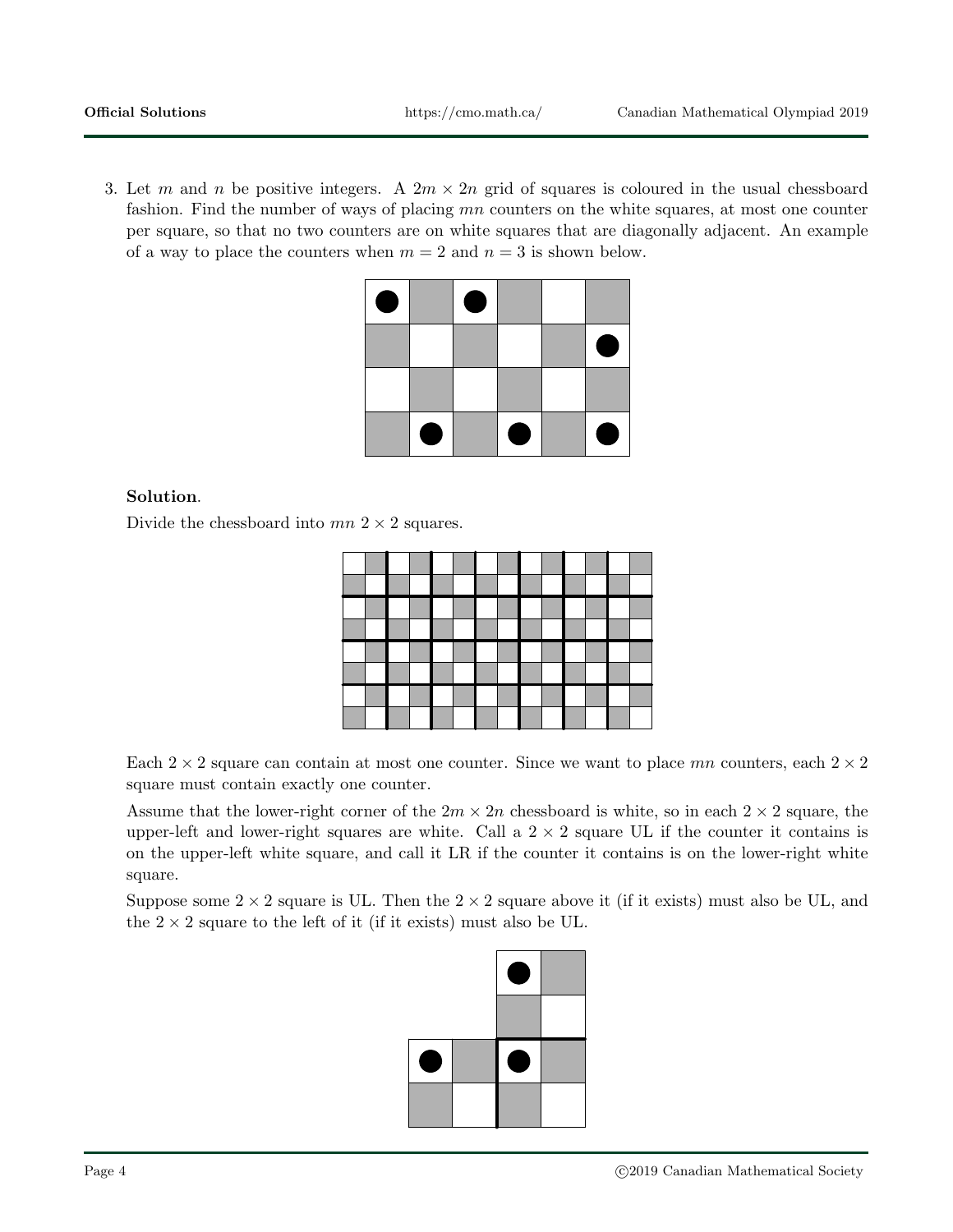Similarly, if some  $2 \times 2$  square is LR, then the  $2 \times 2$  square below it (if it exists) must also be LR, and the  $2 \times 2$  square to the right of it (if it exists) must also be LR.



Then the collection of UL  $2 \times 2$  squares form a region that is top-justified and left-justified, and the collection of LR  $2 \times 2$  squares form a region that is bottom-justified and right-justified. This means that the boundary between the two regions forms a path between the lower-left corner and upper-right corner of the  $2m \times 2n$  chessboard.

|   |   |           |           | $\bullet$ |           | O |   | $\bullet$ |    |           |   |
|---|---|-----------|-----------|-----------|-----------|---|---|-----------|----|-----------|---|
|   |   |           |           |           |           |   |   |           |    |           |   |
| ۸ |   | $\bullet$ |           | $\bullet$ |           |   |   |           |    |           |   |
|   |   |           |           |           |           |   |   |           | £  | г         |   |
|   |   | ٥         |           | ۰         |           |   |   |           |    |           |   |
|   |   |           |           |           |           |   |   |           |    | ٠         | ۰ |
|   |   |           |           |           |           |   |   |           |    |           |   |
|   | e |           | $\bullet$ |           | $\bullet$ |   | ● |           | I۰ | $\bullet$ | ● |

Conversely, any path from the lower-left corner to the upper-right corner, where each step consists of two units, can serve as the boundary of the UL squares and LR squares. Thus, the number of ways of placing the counters is equal to the number of paths, which is  $\binom{m+n}{m}$ .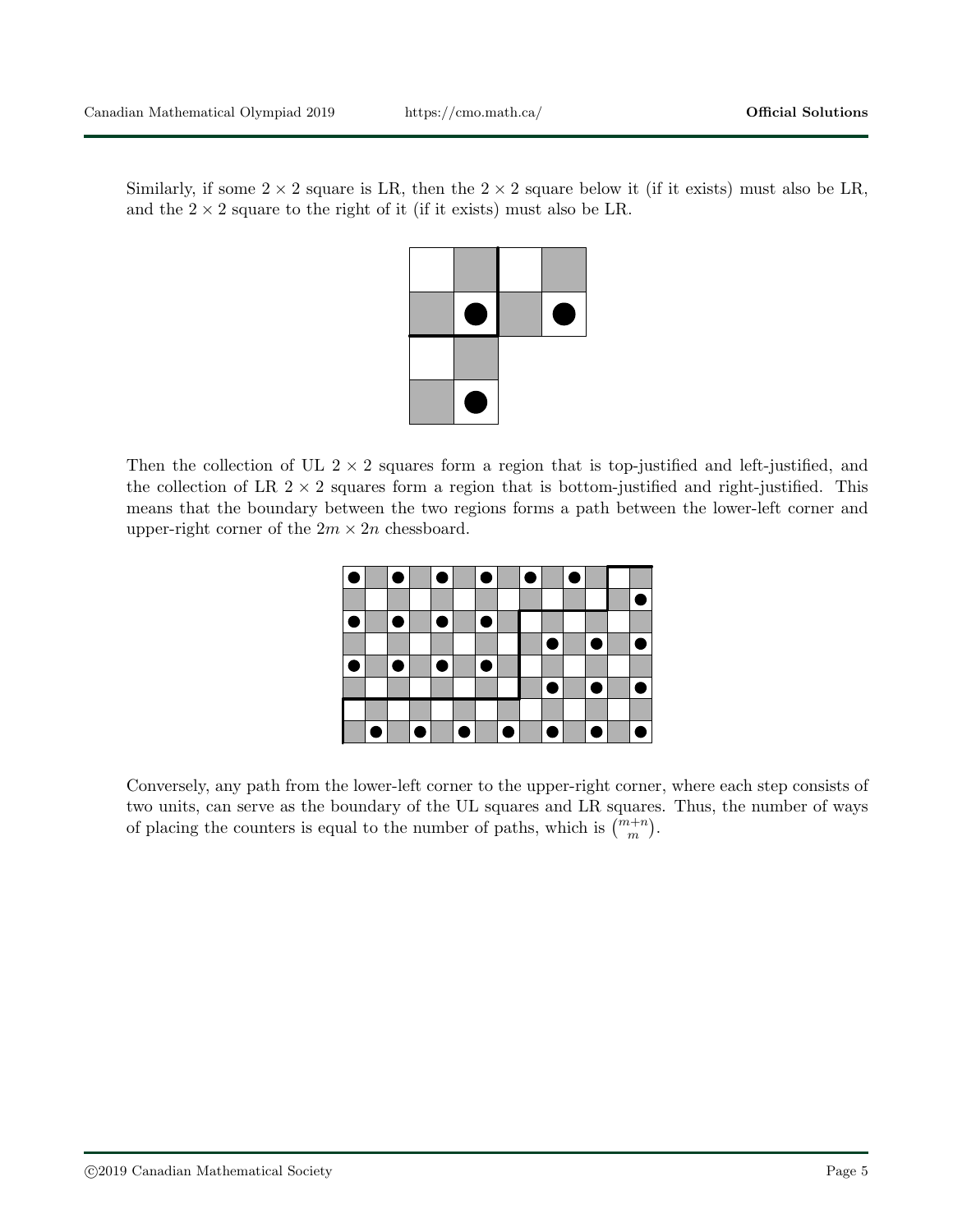4. Let *n* be an integer greater than 1, and let  $a_0, a_1, \ldots, a_n$  be real numbers with  $a_1 = a_{n-1} = 0$ . Prove that for any real number  $k$ ,

$$
|a_0| - |a_n| \leq \sum_{i=0}^{n-2} |a_i - ka_{i+1} - a_{i+2}|.
$$

#### First Solution.

Let  $Q(x) = x^2 - kx - 1$  and let  $P(x) = a_0 + a_1x + \cdots + a_nx^n$ . Note that the product of the two roots of  $Q(x)$  is  $-1$  and thus one of the two roots has magnitude at most 1. Let z be this root. Now note that since  $a_1 = a_{n-1} = 0$ , we have that

$$
0 = Q(z)P(z) = -a_0 - ka_0 z + \sum_{i=0}^{n-2} (a_i - ka_{i+1} - a_{i+2}) z^{i+2} - ka_n z^{n+1} + a_n z^{n+2}
$$
  
=  $a_0(-1 - kz) + \sum_{i=0}^{n-2} (a_i - ka_{i+1} - a_{i+2}) z^{i+2} + a_n z^n (z^2 - kz)$   
=  $-a_0 z^2 + \sum_{i=0}^{n-2} (a_i - ka_{i+1} - a_{i+2}) z^{i+2} + a_n z^n$ 

where the third equality follows since  $z^2 - kz - 1 = 0$ . The triangle inequality now implies

$$
|a_0| \cdot |z|^2 \le |a_n| \cdot |z|^n + \sum_{i=0}^{n-2} |a_i - ka_{i+1} - a_{i+2}| \cdot |z|^{i+2}
$$
  

$$
\le |a_n| \cdot |z|^2 + \sum_{i=0}^{n-2} |a_i - ka_{i+1} - a_{i+2}| \cdot |z|^2
$$

since  $|z| \leq 1$  and  $n \geq 2$ . Since  $z \neq 0$ , the inequality is obtained on dividing by  $|z|^2$ .

#### Second Solution.

Let  $k$  be a real number. Put

$$
R = \begin{cases} \sqrt{k^2 + 4} & \text{if } k \ge 0, \\ -\sqrt{k^2 + 4} & \text{if } k < 0. \end{cases}
$$

Define the polynomial

$$
S(x) = x^2 + Rx + 1.
$$

The roots of S are

$$
b = \frac{-R - k}{2} \quad \text{and} \quad c = \frac{-R + k}{2}.
$$

Then we have

$$
b - c = -k, \quad bc = 1, \quad \text{and} \quad |c| \le 1
$$

(the inequality follows from  $bc = 1$  and  $|c| \le |b|$ ).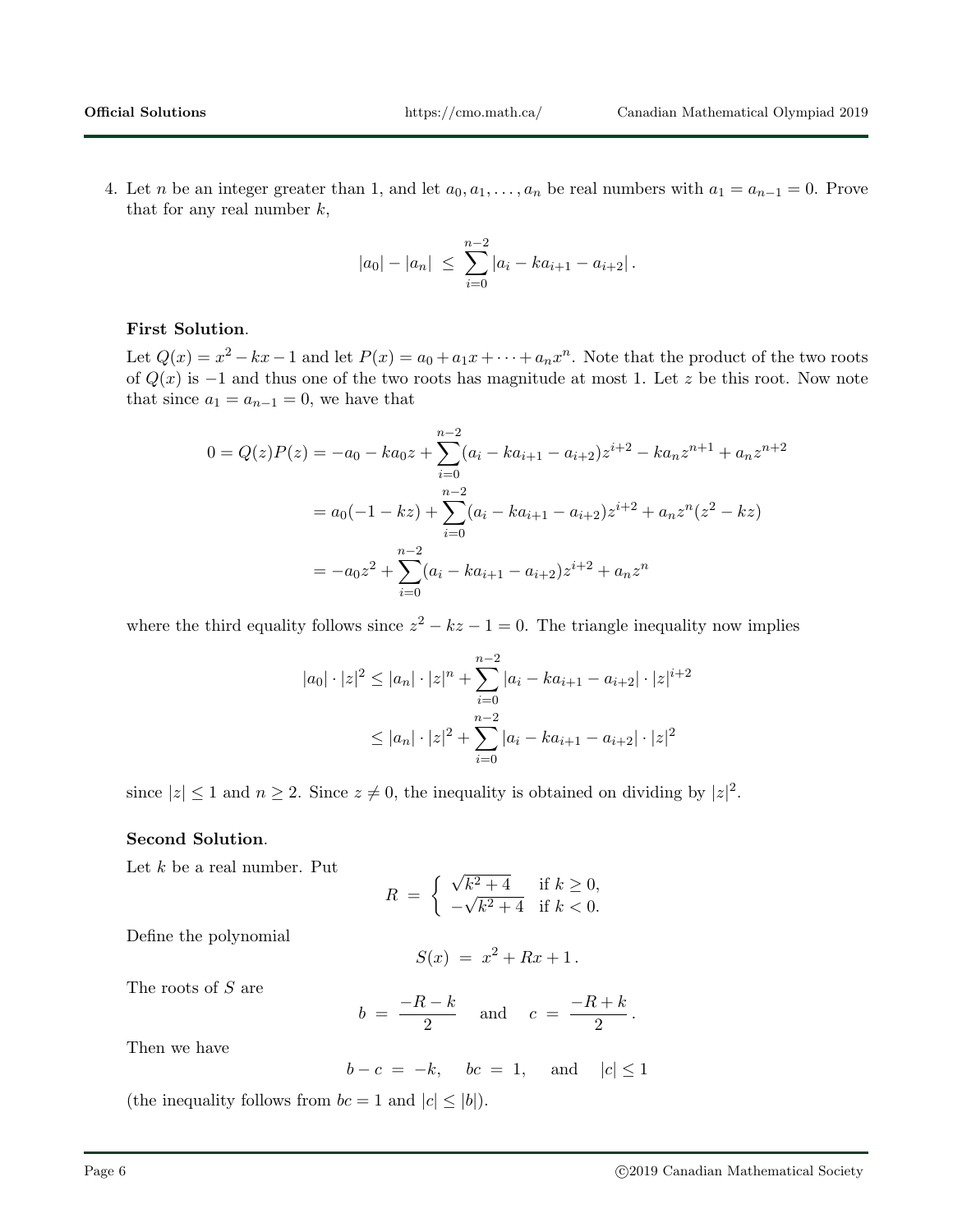Put  $d_i = a_i + b a_{i+1}$  for  $i = 0, 1, ..., n - 1$ . Then, for  $i = 0, 1, ..., n - 2$ , we have

$$
d_i - c d_{i+1} = a_i + (b - c)a_{i+1} - bc a_{i+2}
$$
  
=  $a_i - k a_{i+1} - a_{i+2}$ .

Therefore

$$
\sum_{i=0}^{n-2} |a_i - k a_{i+1} - a_{i+2}| = \sum_{i=0}^{n-2} |d_i - c d_{i+1}|
$$
  
\n
$$
\geq \sum_{i=0}^{n-2} (|d_i| - |c| |d_{i+1}|)
$$
  
\n
$$
= |d_0| + (1 - |c|) \sum_{i=1}^{n-2} |d_i| - |c| |d_{n-1}|
$$
  
\n
$$
\geq |d_0| - |c| |d_{n-1}|
$$
  
\n
$$
= |a_0 + ba_1| - |c| |a_{n-1} + ba_n|
$$
  
\n
$$
= |a_0| - |bc| |a_n|
$$
  
\n
$$
= |a_0| - |a_n|.
$$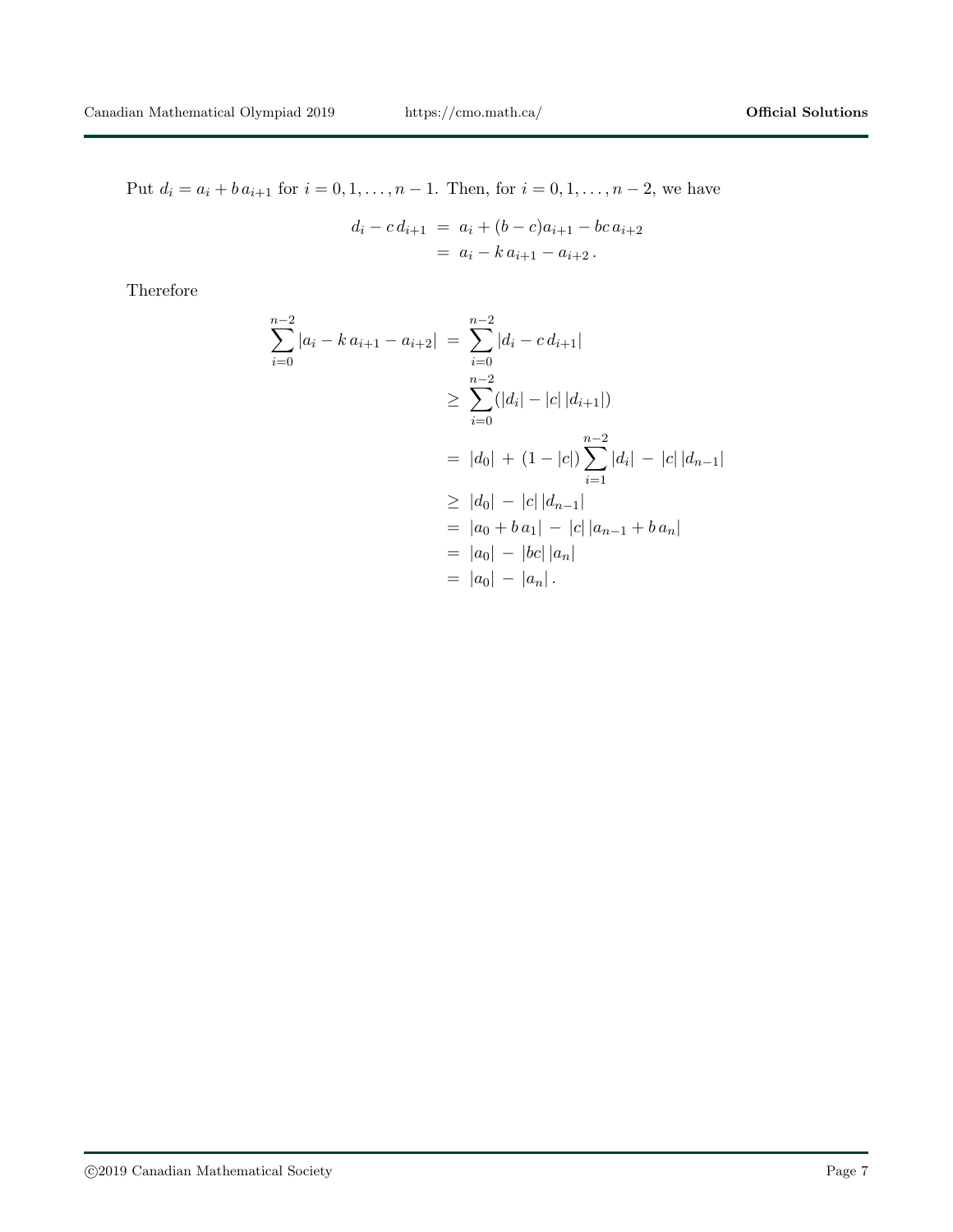5. David and Jacob are playing a game of connecting  $n \geq 3$  points drawn in a plane. No three of the points are collinear. On each player's turn, he chooses two points to connect by a new line segment. The first player to complete a cycle consisting of an odd number of line segments loses the game. (Both endpoints of each line segment in the cycle must be among the  $n$  given points, not points which arise later as intersections of segments.) Assuming David goes first, determine all  $n$  for which he has a winning strategy.

# Solution:

Answer: David has a winning strategy if and only if  $n \equiv 2 \pmod{4}$ .

Call a move illegal if it would cause an odd cycle to be formed for the first time. First we show that if n is odd, then any strategy where Jacob picks a legal move if one is available to him causes him to win. Assume for contradiction that Jacob at some point has no legal moves remaining. Since the graph representing the game state has no odd cycle, it must be bipartite. Let  $a$  and  $b$  be the sizes of the two sets in the bipartition of the graph. If there is some edge not already added between the two sets, adding this edge would be a legal move for Jacob. Therefore the graph must be a complete bipartite graph with all of its ab edges present. However, since  $a + b = n$  which is odd, one of a or b must be even and thus the graph contains an even number of edges. Moreover, since it is Jacob's turn, the graph must contain an odd number of edges, which is a contradiction. Therefore Jacob has a winning strategy for all odd n.

Now consider the case where n is even. Call a graph good if the set of vertices of degree at least 1 are in a perfect matching (a set of non-adjacent edges that includes every vertex of the graph). The key observation is that either player has a strategy to preserve that the graph is good while increasing the number of vertices of degree at least 1. More precisely, if the graph was good at the end of a player's previous turn and there are fewer than n vertices of degree at least 1, then at the end of his current turn he can always ensure that: (1) the graph is good and (2) there are at least two more vertices of degree 1 since the end of his previous turn. Let A be the set of vertices of degree at least 1 at the end of the player's previous turn and B be the set of remaining vertices where  $|B| > 0$ . Since the vertices of A have a perfect matching, |A| is even, and since n is even, so is |B|. If the other player adds an edge between two vertices of A, add an edge between two vertices of B. If the other player adds an edge between two vertices of  $B$ , add an edge between one of those vertices an a vertex of  $A$ (but on the first round, when A is empty, respond by adding an edge between two other vertices of B). If the other player adds an edge between a vertex in A and a vertex in B, then since  $|B|$  is even, there must be another vertex of  $B$ . Connect these two vertices in  $B$  with an edge. None of these moves can form a cycle and thus are legal. Furthermore, all of them achieve (1) and (2), proving the claim.

We now show that David has a winning strategy if  $n \equiv 2 \pmod{4}$ . Since the graph begins empty and therefore good, David has a strategy of legal moves to ensure that the graph contains a perfect matching after no more than  $n$  moves. After this, let David implement any strategy where he picks a legal move if one is available to him. Assume for contradiction that there is a turn where David has no legal moves. This graph must be a complete bipartite graph containing a perfect matching. If one of the sets in the bipartition has size greater than  $n/2$ , it must contain two vertices matched in the perfect matching, which is impossible. Therefore there are  $n/2$  vertices in each part and  $n^2/4$ edges have been added in total, which is an odd number. This contradicts the fact that it is David's turn, and proves the result for  $n \equiv 2 \pmod{4}$ .